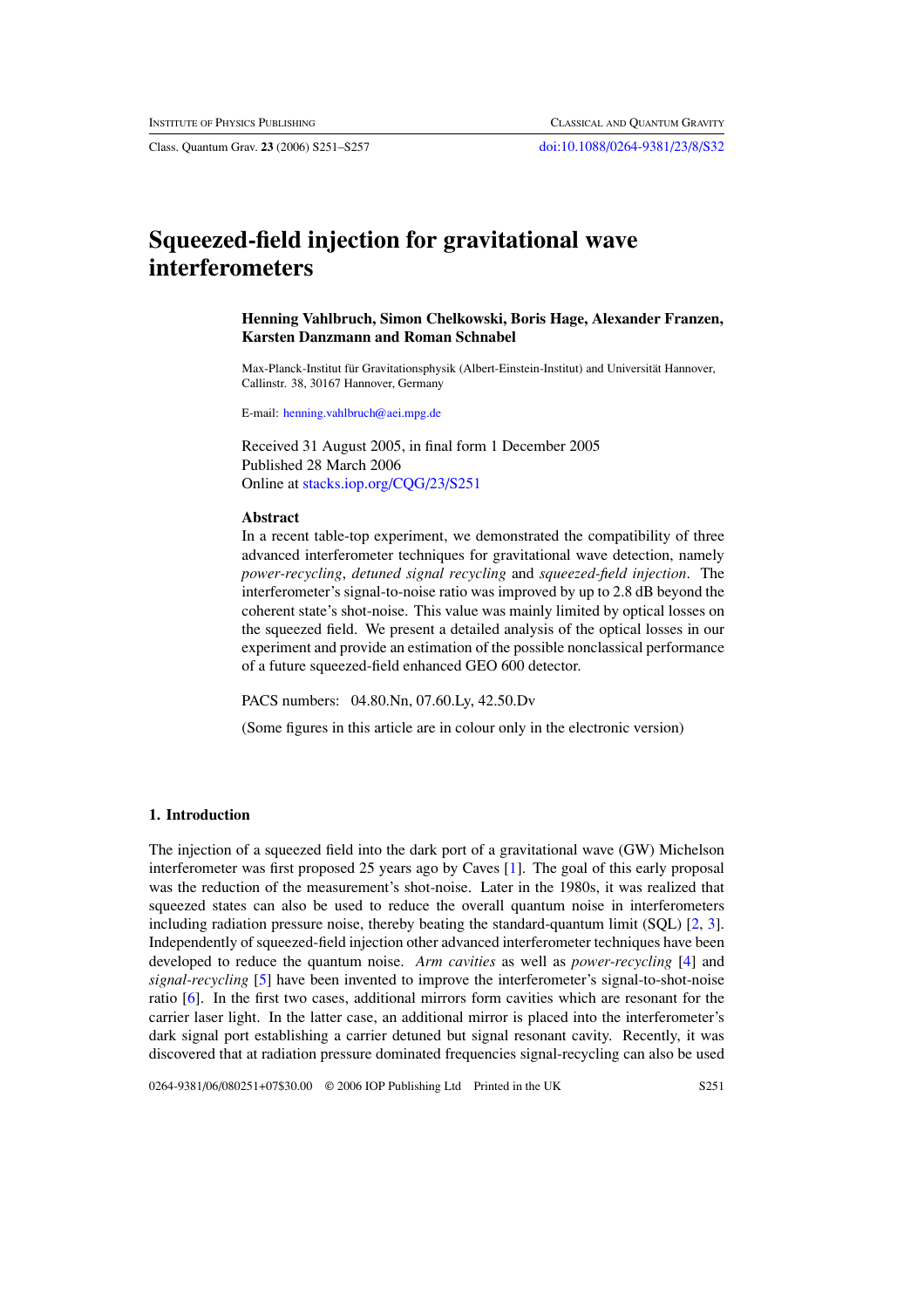to beat the SQL [\[7\]](#page-5-0). However, the compatibility of recycling techniques and squeezed-field injection is an important question which has been investigated theoretically: Gea-Banacloche and Leuchs showed that the techniques of power-recycling and squeezed-field injection are fully compatible [\[8](#page-5-0)], Chickarmane *et al* [\[9\]](#page-6-0) found compatibility of signal recycling and squeezed-field injection for the shot-noise limited regime. Furthermore, the analysis by Harms *et al* [\[10](#page-6-0)] showed that the same is true for detuned signal-recycling at shot-noise as well as radiation pressure noise dominated frequencies thereby proposing that all the techniques can simultaneously be used to reduce quantum noise in interferometers. It is therefore very likely that future GW interferometers will use a combination of all those techniques. So far only a few squeezed-light enhanced interferometers have been demonstrated experimentally, e.g. table-top Mach–Zehnder and polarization interferometers [\[11,](#page-6-0) [12\]](#page-6-0), respectively. Recently, a squeezing-enhanced power-recycled Michelson interferometer has been reported already bearing more resemblance to a GW detector [\[13\]](#page-6-0).

In this paper we present a detailed analysis of the optical loss budget for the squeezed field in interferometers with power-recycling, detuned signal-recycling and squeezed-field injection. The combination of all three techniques has been demonstrated in a table-top experiment [\[14](#page-6-0)]. The interferometer's signal-to-noise ratio was improved by up to 2*.*8 dB (in power) beyond the coherent state's shot-noise; this value was mainly limited by optical loss. We provide an estimation of the possible nonclassical performance of a future squeezed-field enhanced GEO 600 detector reaching a sensitivity of 6 dB better than its photon shot-noise.

#### **2. Experimental**

Figure [1](#page-2-0) shows the optical layout of our experiment. Frequency-dependent squeezed light was generated and injected into the dark port of a power- and signal-recycled Michelson interferometer. Both recycling cavities had lengths of about 1.21 m and the reflectivities of the power recycling mirror (PRM) and the signal recycling mirror (SRM) were both 90%. The main laser source was a monolithic non-planar Nd:YAG ring laser of 2 W single mode output power operating at 1064 nm. About 50% of the laser power was used for second harmonic generation (SHG) to produce the pump field for the optical parametric amplifier (OPA). The remainder was transmitted through a mode cleaner ring cavity to provide a spectrally and spatially filtered beam in the  $TEM_{00}$  spatial mode. This beam was split and used for locking the filter cavity, as a local oscillator (LO) for homodyne detection, for the Michelson interferometer and as a seed beam for the OPA. The OPA was constructed from a type I phase-matched  $MgO:LiNbO<sub>3</sub>$  crystal inside a hemilithic resonator [\[15](#page-6-0)]. The resonator was formed by a high-reflection (HR) coating  $(R = 99.996%)$  of the crystal surface on one side and an externally mounted cavity mirror with a reflectivity  $R = 96.7\%$ . The OPA was seeded through the HR surface and its length servo controlled. The pump field was injected through the coupler, double-passed the nonlinear crystal and provided a classical gain of 5. Locking the OPA to deamplification generated a broadband amplitude quadrature squeezed beam of about 92  $\mu$ W at 1064 nm. This beam was first sent through an isolator and then used for a broadband nonclassical sensitivity improvement of the Michelson interferometer. The latter one was stabilized on a dark fringe and its signal-recycling cavity locked to +10 MHz sideband frequency. The squeezed field was reflected from a filter cavity which was locked to −10 MHz providing the optimum frequency-dependent orientation of the squeezing ellipse. Such a scheme was proposed in  $[16]$  and first demonstrated in  $[15]$  $[15]$ . The squeezed beam from the filter cavity was then injected into the signal recycling cavity (SRC) passing a Faraday rotator. This gave spatial degeneracy between the reflected squeezing and the signal output beam of the interferometer as shown in figure [1.](#page-2-0) The combined field was guided to a homodyne detector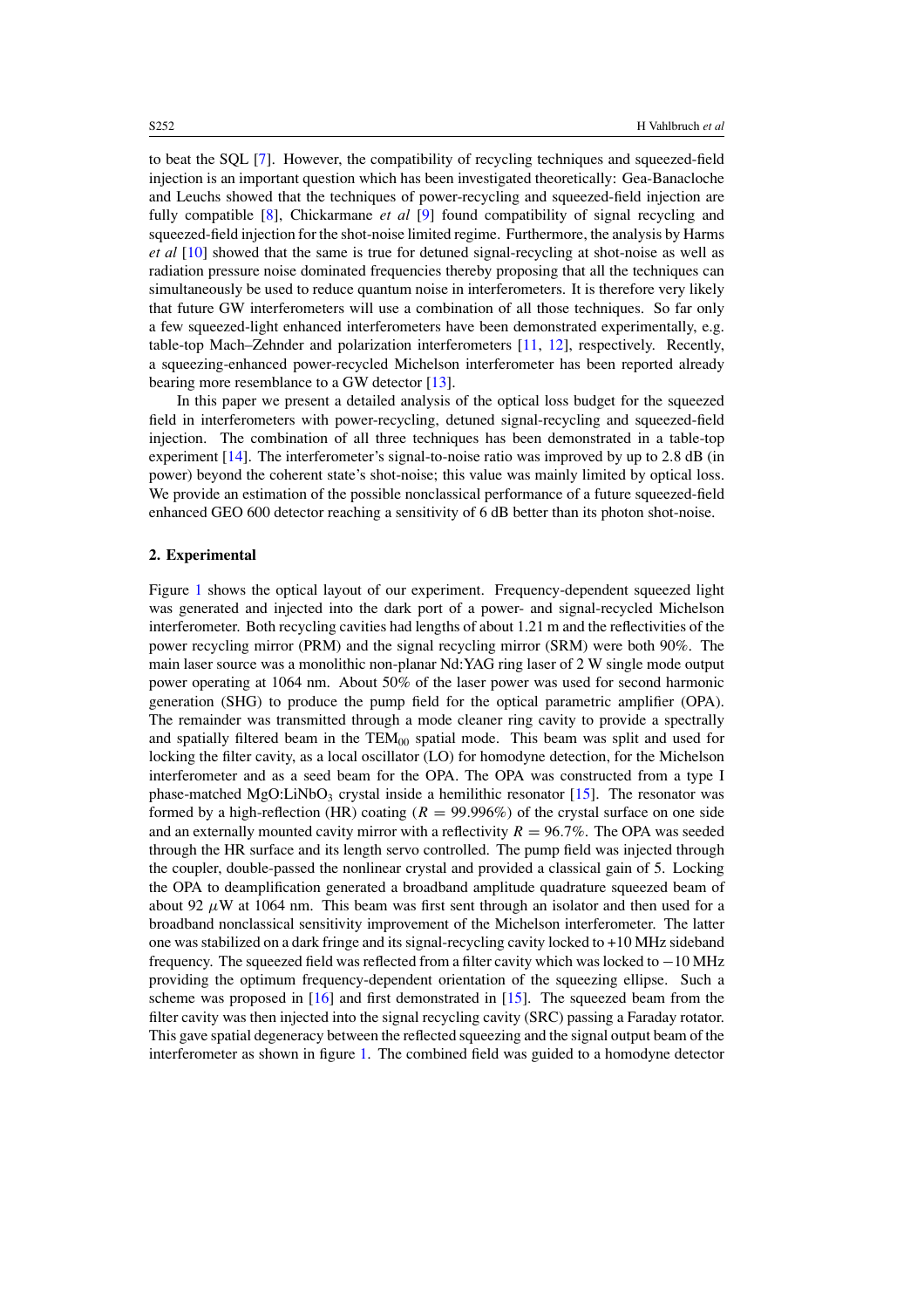<span id="page-2-0"></span>

Figure 1. Schematic of the experiment. Amplitude squeezed light is generated in an OPA cavity of controlled length. The detuned filter cavity provides frequency-dependent squeezing suitable for a broadband quantum noise reduction of a shot-noise limited dual-recycled Michelson interferometer. SHG: second harmonic generation; OPA: optical parametric amplifier; EOM: electro-optical modulator; DC: dichroic mirror; LO: local oscillator; PD: photo diode; PRM: power recycling mirror; SRM: signal recycling mirror; **:** piezo-electric transducer.

that was built from two electronically and optically matched photodetectors based on Epitaxx ETX1000 photodiodes. In order to be able to measure the improvement of the interferometer's signal-to-noise ratio we injected a single sideband modulation field, similar to the approach in [\[17](#page-6-0)]. The signal was generated utilizing a second monolithic non-planar Nd:YAG ring laser which was frequency locked to the main laser with tunable beat frequency in the range of 5–15 MHz between both light sources and injected through one of the interferometer end mirrors. Note that for controlling the complete experiment in all its degrees of freedom, for example cavity lengths and crystal temperatures, as many as 16 locking loops came into operation. A more detailed description can be found in [\[14,](#page-6-0) [15\]](#page-6-0).

# **3. Results and discussion**

Figure [2](#page-3-0) shows the nonclassical signal to noise improvement in our experiment. The peaks are injected single sideband modulation signals. Their different heights correspond to the signal transfer function of the signal-recycling cavity (SRC). The shot-noise reference is given by the flat lines. In the right-hand picture, a broadband squeezing enhanced signal-to-noise ratio of up to 2.8 dB is observed. This value is mainly limited by losses on the squeezed field. A clear goal for future applications in GW interferometers is to reduce the overall loss budget to a minimal possible value. Let us first discuss the loss budget in our table-top experiment. First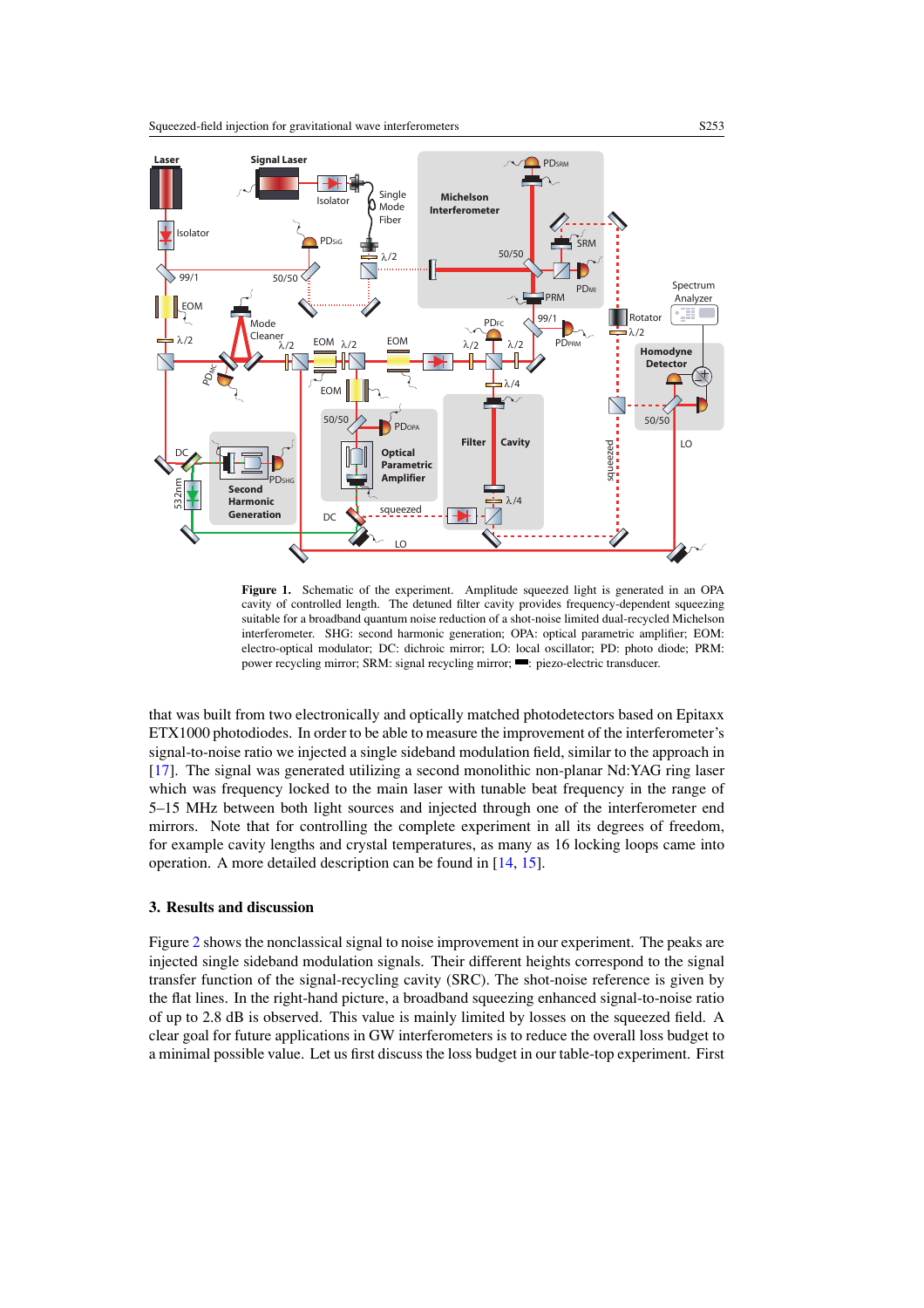<span id="page-3-0"></span>

**Figure 2.** Amplitude quadrature power spectra of the dual-recycled Michelson interferometer without and with nonclassical noise reduction. The interferometer was stably locked with +10 MHz detuned signal-recycling cavity. Left: (*a*) shot-noise measured with a blocked signal beam at the homodyne detector; (*b*) shot-noise limited signals; right: (*c*) broadband squeezing enhanced signalto-noise ratios of up to 2.8 dB below shot-noise. Both signal curves are a sequential composition of ten individual measurements; in each measurement a single signal of constant height was injected. All spectra were analysed with 100 kHz resolution bandwidth and 100 Hz video bandwidth, averaging over five subsequent measurements and were at least 5 dB above the detection dark noise which was taken into account.

of all loss in terms of absorption and scattering inside the OPA cavity reduces the squeezing; this is described by the OPA's escape efficiency which is given by the ratio of output coupling decay rate to the total cavity decay rate. Absorption and scattering of the crystal and its anti-reflection coating contributed to a round-trip loss by about  $(0.37 \pm 0.05)\%$  resulting in an escape efficiency of 90%. Another major loss source (6%) was the Faraday isolator (Linos, FI-1060-5 SI) that protected the OPA from most backscattered light. The squeezed beam was then mode matched into the filter cavity with an efficiency of 95%. The technique of squeezed-field injection required double-passing a Faraday rotator (Linos, FR-660*/*1100-5 SI). The double-pass transmission was measured to be 97%. The mode matching efficiency of the squeezed field into the SRC was 95%. Finally, the squeezed-field sensed loss in the homodyne detector due to the non-perfect mode matching with the local oscillator of efficiency 95% and the Epitaxx ETX1000 photodiodes with 93% quantum efficiency. The overall loss budget limited our squeezed-field detection efficiency to 65%. The result was a detected nonclassical noise suppression of 2.8 dB at 5 MHz. From these numbers one can calculate that about 5.7 dB squeezing was generated inside the OPA. The relations of these numbers are also given in the lower curve in figure [3.](#page-4-0) The poorer squeezing of about 2.0 dB at 14 MHz in figure 2 was due to the limited bandwidth of the OPA of 20 MHz which will not be an issue for the acoustic band for GW detectors. The further reduced squeezing at 10 MHz is due to loss inside the signal-recycling cavity.

In the following paragraph, we estimate the possible nonclassical performance of a future squeezed-field enhanced GEO 600 detector at sideband frequencies at which its sensitivity is shot-noise limited, typically above a few hundred Hertz, as envisaged in [\[18\]](#page-6-0). After applying classical noise suppression to our squeezed-light source to enable squeezing in the GW band as demonstrated in [\[19\]](#page-6-0) the optical layout of our demonstration experiment can directly be applied to improve the sensitivity of large-scale signal-recycled interferometers. The key issue limiting the amount of squeezing that can be employed in GW detectors is the availability of high quality optics. Assuming the possibility of generating 10 dB squeezing *inside* the OPA within the detection bandwidth of the GW detector, only losses of 17% are arguable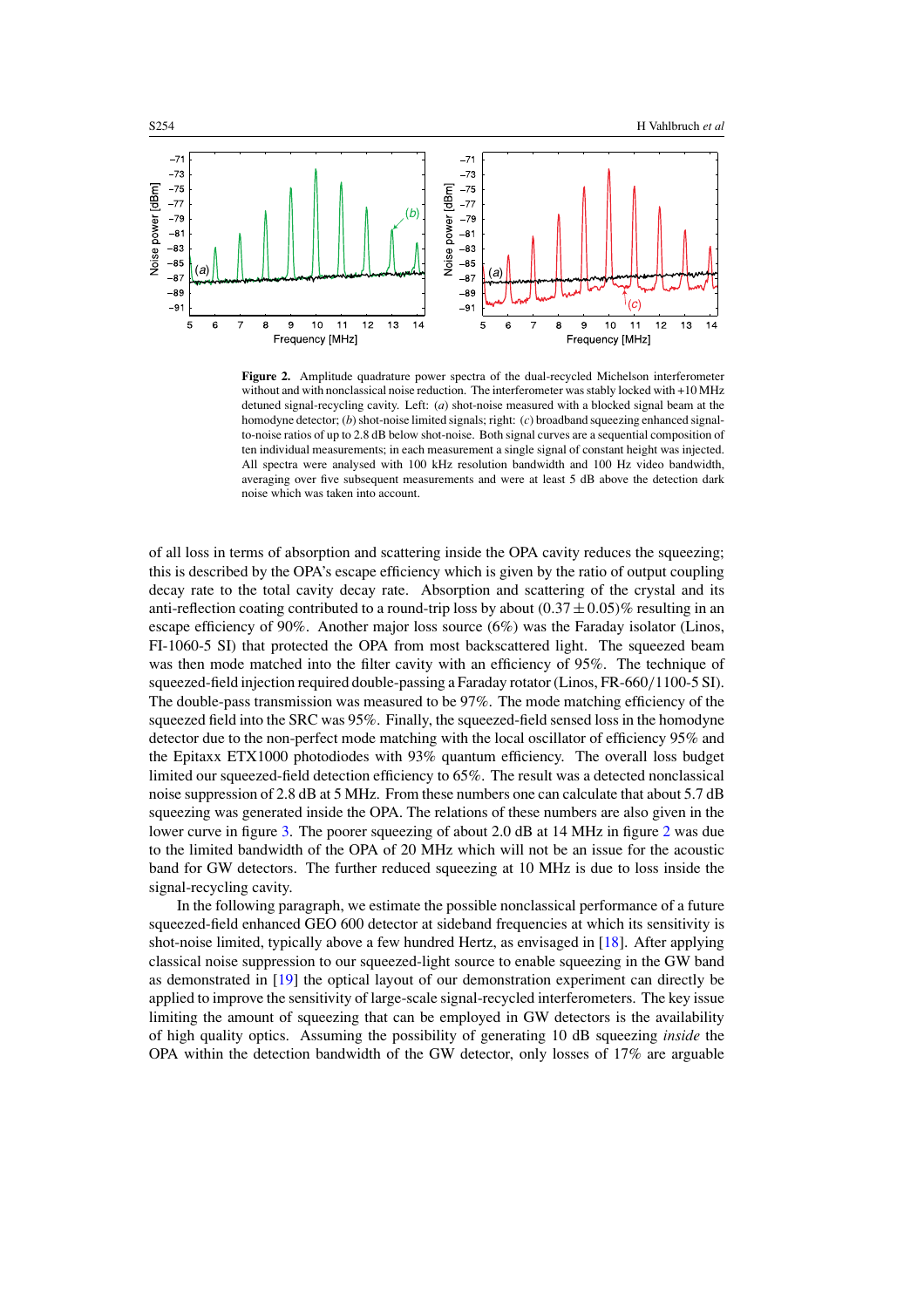<span id="page-4-0"></span>

**Figure 3.** Observed squeezing versus detection efficiency for three different examples. The lower curve presents the influence of the optical loss budget in our experiment. The upper solid line presents the envisaged improved situation for a squeezed-field enhanced GEO 600 detector. 6 dB nonclassical noise suppression is feasible if one starts with 10 dB squeezing allowing 17% overall loss. The upper dashed line represents the situation if a squeezed-light source generates 13 dB squeezing. The shaded areas correspond to escape efficiency (I) and losses due to modematchings (II), isolators*/*rotators (III) and photodiodes (IV).

to end up with a 6 dB improved signal-to-noise ratio. A nonclassical noise suppression of 7 dB has already been observed for GW detector laser wavelength of 1064 nm. Counting back the existing detection losses and the outcoupling efficiency of the OPO one concludes that indeed at least 10 dB of squeezing has been generated inside a monolithic OPO [\[20\]](#page-6-0). In that experiment no additional cavities degraded the squeezing and the escape efficiency was intrinsically higher due to the absence of intra-cavity surfaces in a monolithic design. However, for applications in interferometry the length of the OPO or OPA has to be locked to the main laser source which requires a tunable cavity length. One possibility to prevent the amount of squeezing is to use an OPA design analogous to the one used in this work but with a higher escape efficiency, for example, of 95%. This can be done by lowering the output coupler reflectivity to 93%. In return the green pump power has to be increased quadratically with respect to the outcoupling mirror transmissivity.

Further loss in our experiment was caused by the Faraday isolator and rotator. Both devices were built from terbium gallium garnet with absorption of about 0.5% cm−1. The main differences between the isolator and the rotator used were the number and quality of polarizing beam splitters and, in the latter case, the possibility of tuning the magnetic field. With optimized magnetic field, the measured double pass loss of the rotator was just 3%. This value was mainly limited by the non-perfect anti-reflection coatings of the crystal itself and the quality of the (single) polarizing beam splitter (PBS). Further optimization of coatings and PBS quality should provide an entire loss for the required three passes through isolators*/*rotators of altogether 3% only. Another sensitive item with regard to induced losses is the mode matching efficiencies. At the beginning of the chain the generated squeezing has to be injected into the filter cavity. In the case of GEO 600, the (suspended) filter cavity might have a length of 600 m. Compared to our table-top experiment the mode matching efficiency should increase due to the large Rayleigh range of the beam. The cavity mode itself should be a pure Gaussian, since no intra-cavity optics and no high power laser beam deteriorates the beam shape. However, largemode matching optics and couplers of high homogeneity are required. From the experience with current GW detectors a mode matching efficiency of 99% should be achievable. Probably a bit more critical is the squeezed-field injection into the signal-recycling cavity. Due to the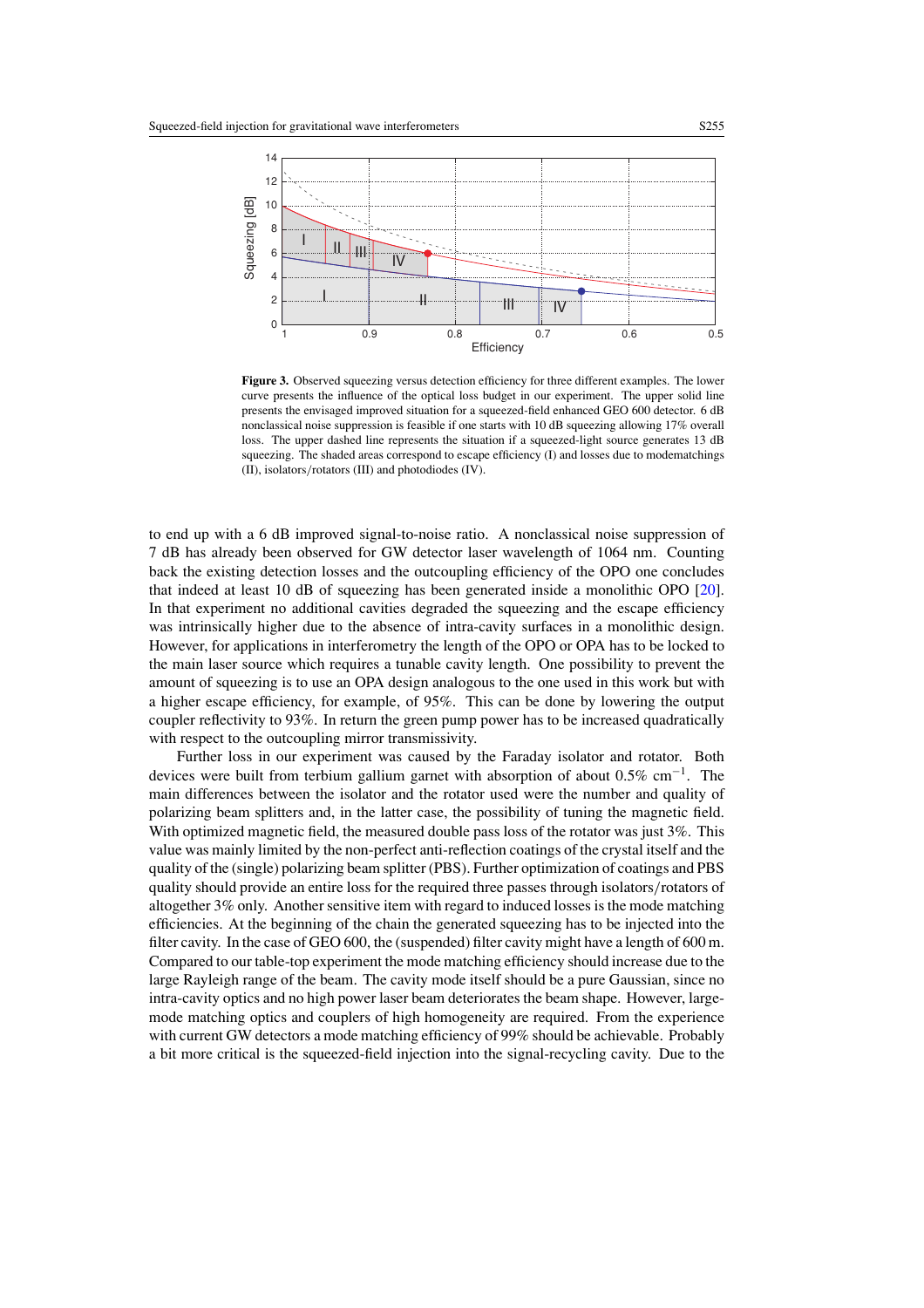high circulating light power inside the interferometer thermal lensing effects at the beam splitter can lower the Gaussian beam profile quality. One might expect a mode matching efficiency of 98% but since thermal compensation schemes [\[21](#page-6-0)] are likely to be applied this value should also reach 99%. As shown in figure [2](#page-3-0) the optical loss inside the signal recycling cavity for example in the Michelson beamsplitter affects the amount of squeezing. However, this is a frequency-dependent loss source since the squeezing gets reduced most exactly at the SRC-detuning frequency. But also in the case of non-negligible losses inside this cavity only the performance at the optical resonance is degraded from the 6 dB goal and the performance at neighbouring detection frequencies is then unaffected providing an improved detection bandwidth. Referring to the homodyne-readout scheme planned for the advanced detectors the signal beam from the interferometer has to be modematched on a 50*/*50 beamsplitter with an intense local oscillator. Since a beam might be picked from the anti-reflection coating of the Michelson beamsplitter, the beam shape should be close to the interferometer's signal beam. In all probability again a mode matching efficiency of 99% should be achievable. At last, but of particular importance, the photodetectors themselves have to be mentioned. Assuming losses as described so far the quantum efficiency of the photodetectors must be at least as high as 93%. This value is associated with the best currently available photodiodes usable in our table-top experiment. Here we assume that the same high quantum efficiency can be achieved for the high power (up to 1 watt) photodiodes which are required in GW interferometers. The noise budget envisaged here provides an overall detection efficiency of the squeezed-field of 83%. The upper solid line in figure [3](#page-4-0) shows that for initially 10 dB squeezing 6 dB noise suppression is still available for improving the noise spectral density of a GW detector by a factor of 4 in power.

### **4. Conclusion**

We have analysed the noise budget on the squeezed field in our squeezing-enhanced powerand signal-recycled Michelson interferometer including filter cavity for the generation of frequency-dependent squeezing. It seems to be feasible with current technology to increase the overall detection efficiency from 65% in our table-top experiment to 83% when scaled to a GW detector like GEO 600. From previous experiments one might infer that the goal of a nonclassical sensitivity improvement of 6 dB is possible.

#### **Acknowledgments**

This work has been supported by the Deutsche Forschungsgemeinschaft and is part of Sonderforschungsbereich 407.

#### **References**

- [1] Caves C M 1981 *Phys. Rev.* D **23** [1693](http://dx.doi.org/10.1103/PhysRevD.23.1693)
- [2] Unruh W G 1983 *Quantum Optics, Experimental Gravitation, and Measurement Theory* ed P Meystre and M O Scully (New York: Plenum) pp 647–60
- [3] Jaekel M T and Reynaud S 1990 *Europhys. Lett.* **13** 301
- [4] Drever R W P *et al* 1983 *Quantum Optics, Experimental Gravitation, and Measurement Theory* ed P Meystre and M O Scully (New York: Plenum) pp 503–14
- [5] Meers B J 1988 *Phys. Rev.* D **38** [2317](http://dx.doi.org/10.1103/PhysRevD.38.2317)
- [6] Abbott B *et al* 2004 *Nucl. Instrum. Methods* A **[517](http://dx.doi.org/10.1016/j.nima.2003.11.124)** 154
- [7] Buonanno A and Chen Y 2001 *Class. Quantum Grav.* **18** [L95](http://dx.doi.org/10.1088/0264-9381/18/15/102)
- [8] Gea-Banacloche J and Leuchs G 1987 *J. Mod. Opt.* **34** 793

<span id="page-5-0"></span>